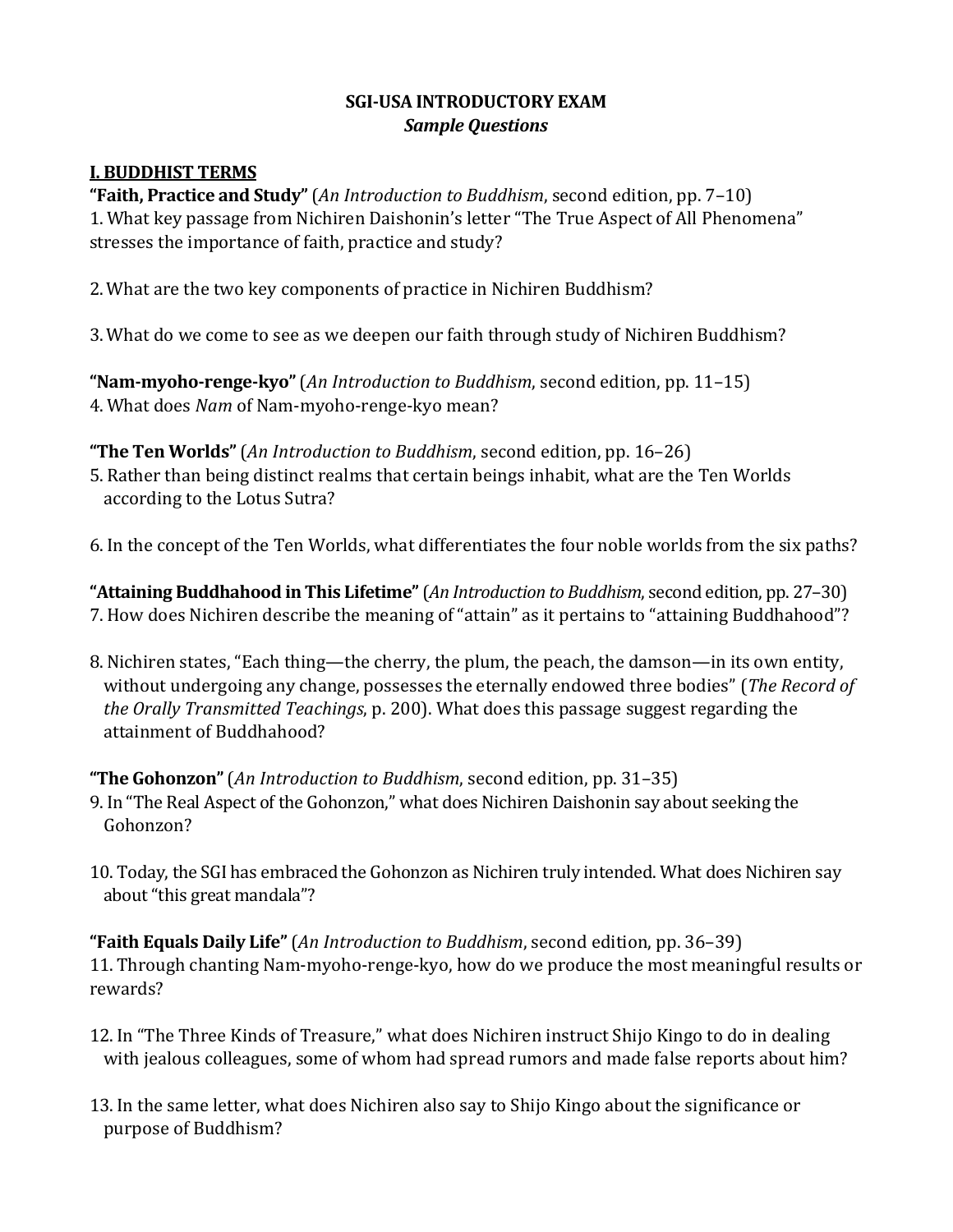**"Changing Karma Into Mission"**(*An Introduction to Buddhism*, second edition, pp. 40–45)

- 14. Nichiren Buddhism exists to enable people to change their karma and become truly happy. What is karma?
- 15. Describe the process of changing karma in Nichiren Buddhism.
- 16. How does Nichiren Buddhism view obstacles, sufferings and negative influences that arise in the course of working for kosen-rufu?
- 17. What is the principle of "lessening karmic retribution"?
- 18. Compare the principle of "voluntarily assuming the appropriate karma" with that of "changing karma into mission."

**"Faith for Overcoming Obstacles"** (*An Introduction to Buddhism*, second edition, pp. 46–50) 19. What words of the Great Teacher T'ien-t'ai does Nichiren cite to encourage his followers who will surely face obstacles in the course of their Buddhist practice?

20. When faced with the three obstacles and four devils, what does Nichiren say "the wise" will do?

# **II. THE LIFE OF NICHIREN DAISHONIN**

(*An Introduction to Buddhism*, second edition, pp. 50–66)

- 21. What was Nichiren's initial reason for deciding to become a Buddhist monk?
- 22. What was Nichiren's main conclusion after many years of intensely studying the teachings of the major Buddhist schools of Japan?
- 23. What took place on April 28, 1253?
- 24. What prompted Nichiren to write "On Establishing the Correct Teaching for the Peace of the Land"?
- 25. What two things did Nichiren predict would happen if the people continued to believe in misleading teachings and failed to embrace the correct Buddhist teaching?
- 26. What was the significance of the Tatsunokuchi Persecution for Nichiren?
- 27. What was the Atsuhara Persecution?
- 28. To whom did Nichiren entrust his teachings before the end of his life?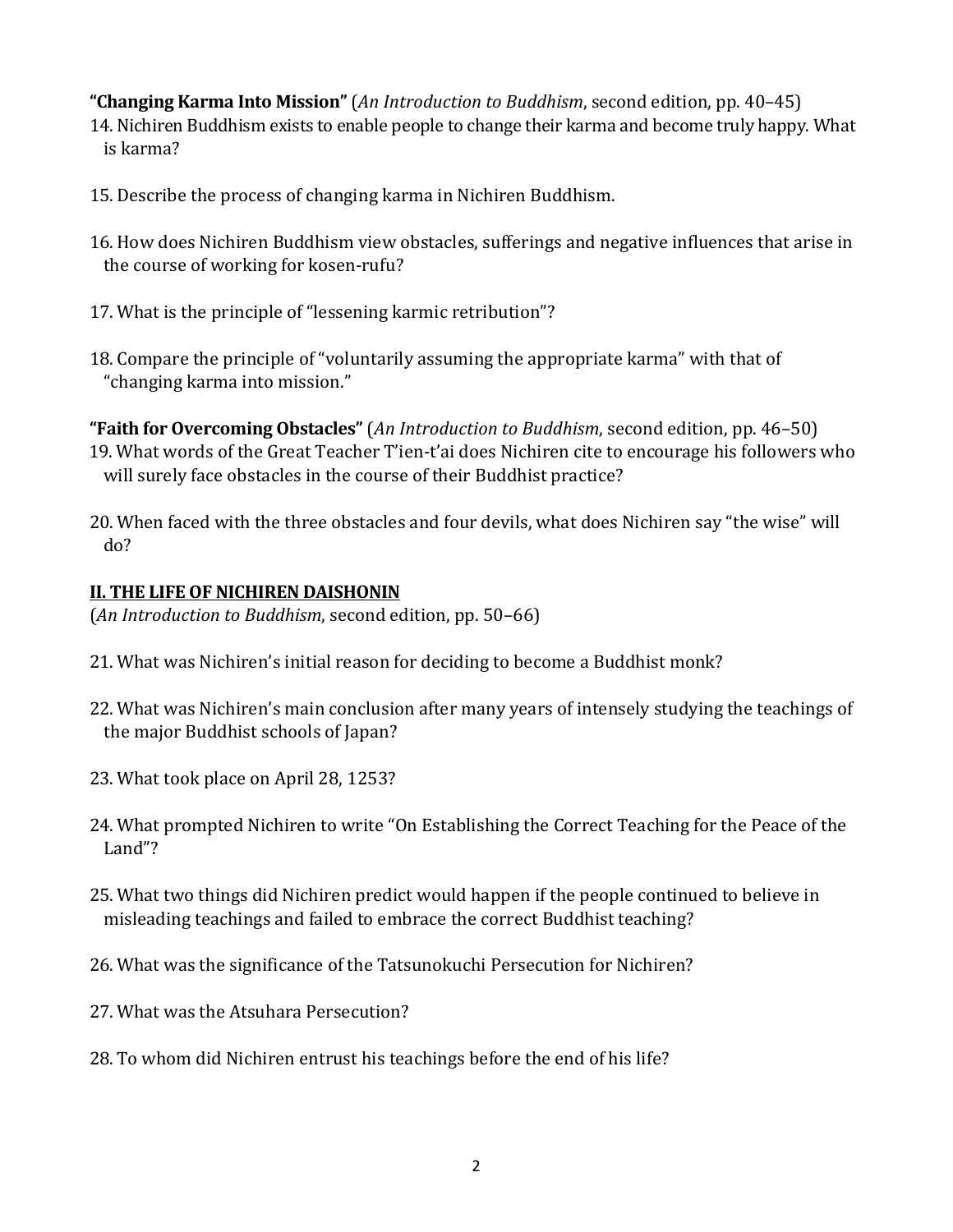#### **III. THE HISTORY OF THE SOKA GAKKAI**

(*An Introduction to Buddhism*, second edition, pp. 67–85)

- 29. What does the word *soka* mean?
- 30. While in prison for upholding his beliefs, President Toda deeply contemplated the significance and meaning of the Lotus Sutra, and eventually awakened to two essential messages of the sutra. What were the two realizations?
- 31. What did Daisaku Ikeda do on August 24, 1947?
- 32. What did SGI President Ikeda set out to do on Oct. 2, 1960?
- 33. What has President Ikeda done every year since 1983?

34. According to the article, what has President Ikeda said of the relationship between dialogue and peace?

## **IV. SGI PRESIDENT IKEDA'S LECTURE SERIES "LEARNING FROM THE WRITINGS OF NICHIREN DAISHONIN: THE TEACHINGS FOR VICTORY"**

(*An Introduction to Buddhism*, second edition, pp. 87–100)

#### **"The Dragon Gate"**

- 35. In "The Dragon Gate," what does Nichiren emphasize through the analogy of the carp struggling to climb the waterfall to turn into a dragon?
- 36. Regarding the strong currents of the waterfall that drive the carp back, what does President Ikeda say these currents can be likened to?
- 37. In this writing, Nichiren says, "My wish is that all my disciples make a great vow." In his lecture, how does President Ikeda connect living based on a great vow to bringing our practice of the Mystic Law to a successful completion?

## **"How Those Initially Aspiring to the Way"**

- 38. President Ikeda offers a detailed explanation of Nichiren's words "revere Myoho-renge-kyo inherent in our own life as the object of devotion." What does he say is key to activating the "Myoho-renge-kyo inherent in our own life"? And what does he say will happen if we were to lose sight of this important point?
- 39. In this writing, Nichiren offers an analogy, saying, "When a caged bird sings, birds who are flying in the sky are thereby summoned and gather around, and when the birds flying in the sky gather around, the bird in the cage strives to get out." How does President Ikeda explain this analogy as it pertains to our practice of chanting Nam-myoho-renge-kyo?